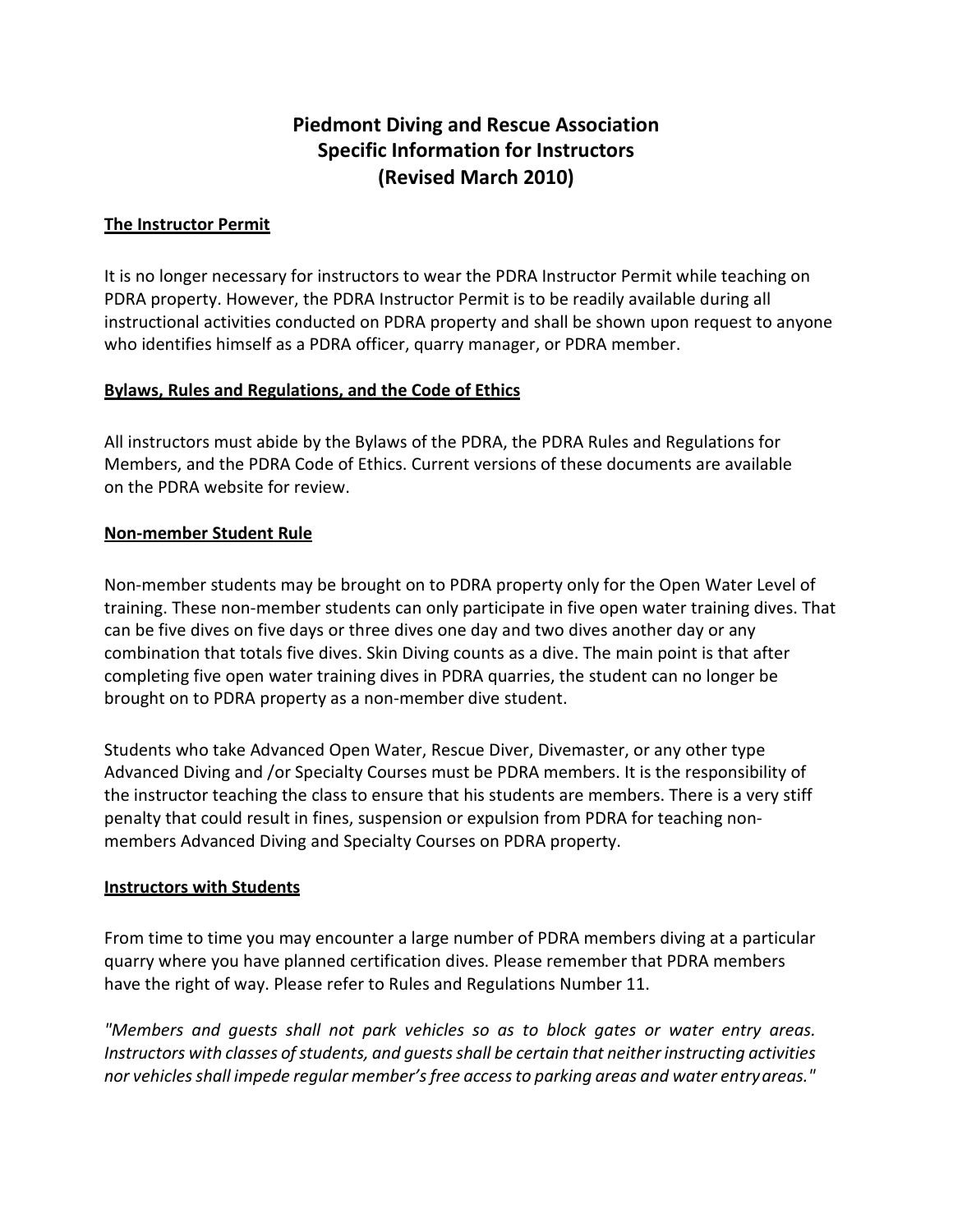Lake Norman Quarry normally experiences large numbers of instructors and students on weekends during warm weather. Lake Norman Quarry has a designated student parking area and student deck and has the capacity to handle large groups of students and instructors. It is no longer necessary to schedule and reserve your spot for weekend certification dives at Lake Norman Quarry.

JMR quarry has limited parking in the dock area and may also experience large numbers of instructors and students on weekends during warm weather. JMR quarry does not have a designated student parking area; however, non-member students should park away from the dock area after unloading their dive gear. Instructors are responsible for directing their nonmember students and guests to appropriate parking areas at JMR quarry.

#### **Nitrox Rule**

There will be no Nitrox Training in the entry level courses (Basic or Open Water). Any instructor who wants to conduct Nitrox Diving must offer that training in an Advanced Class or Specialty Training Class.

#### **Confined Water Training**

There will be no confined water training on PDRA property. Although most scuba training agencies allow confined water training to take place in lakes, rivers, and ocean areas that the instructor deems suitable, the Board of Directors of the PDRA has determined that PDRA quarries are not suitable to conduct confined water training and has enacted severe penalties for those who would violate this directive.

#### **Membership Forms**

Membership Forms are two parts, (1) the PDRA Membership Application and Release and (2) the PDRA Statement of Understanding and Waiver. Always use an original *(in its latest form)* when signing up new members. These documents are located on the PDRA website and can be downloaded without charge. You may also join online. Student passes are part of the Membership Application. Please check "Student Pass" on the application.

#### **Releases and Record Keeping for Students**

For reasons of liability and also to determine who is an authorized student or guest, the PDRA requires the use of the PDRA Statement of Understanding and Waiver for Students. The proper execution of this document is essential to the association. Releases must be completed by the non-member student and instructor and all signatures must be legible. All required information must be written in the spaces provided on the form. Instructors *must print their name* along with their signature. The instructor's PDRA key number must be written in the blank provided.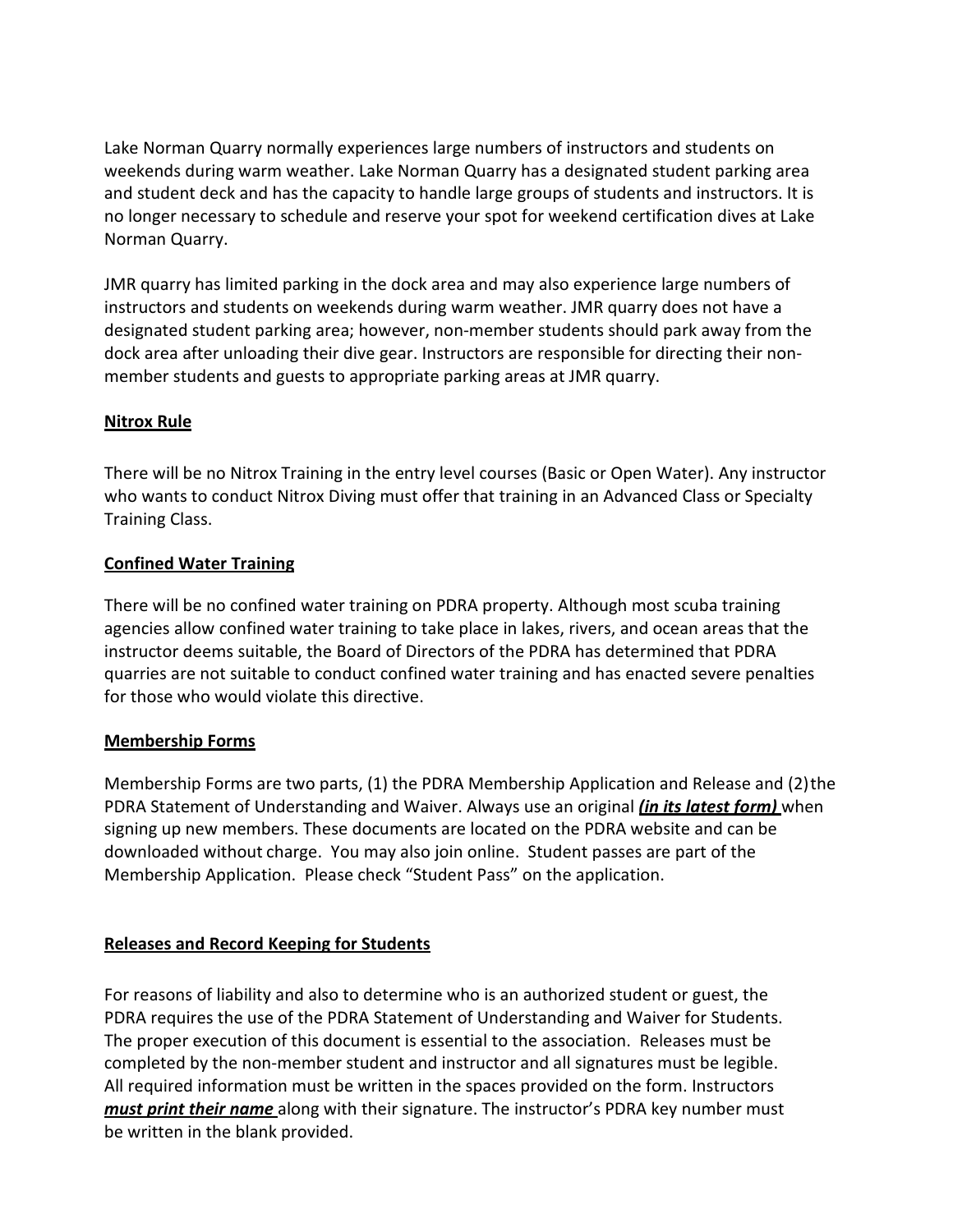Improperly executed releases will be forwarded to the Board of Directors for their action. Instructors are responsible for ensuring that they have obtained a current version of the PDRA Statement of Understanding and Waiver for Students. These documents are located on the PDRA website and can be downloaded without charge.

Completed releases are to be placed in the mailbox located near the quarry gate upon entering the property. The instructor is responsible for ensuring that their non-member student does not enter the water until page 1 of the completed release has been placed in the mailbox. Page 2 of the completed release is to be placed in a visible location in the instructor's vehicle during instructional activities conducted on PDRA property. After training is completed, page 2 of the release forms should be retained by the instructor for his records.

Please be sure to use only the PDRA Statement of Understanding and Waiver for Students. Do not use the releases labeled for guests for non-member students.

#### **Contact Information**

For any questions about the application process, please reach out to one of the Instructor Committee members below.

Instructor Committee:

#### **American Quarry**

- Greg Culp (704) 209-2209, instructor@salisburyscuba.com
- Devan Simmerson (704) 640-0589, devan.simmerson@gmail.com

#### **JMR Quarry**

- Steve Hughes (202) 841-8095, steven.d.hughes@verizon.com
- Ray Mason (434) 547-9790, raycls8@gmail.com

#### **Lake Norman Quarry**

- Bryan Stafford (828) 244-0465, bstafford1982@gmail.com
- Tim Stafford (828) 310-4471, timhstafford@gmail.com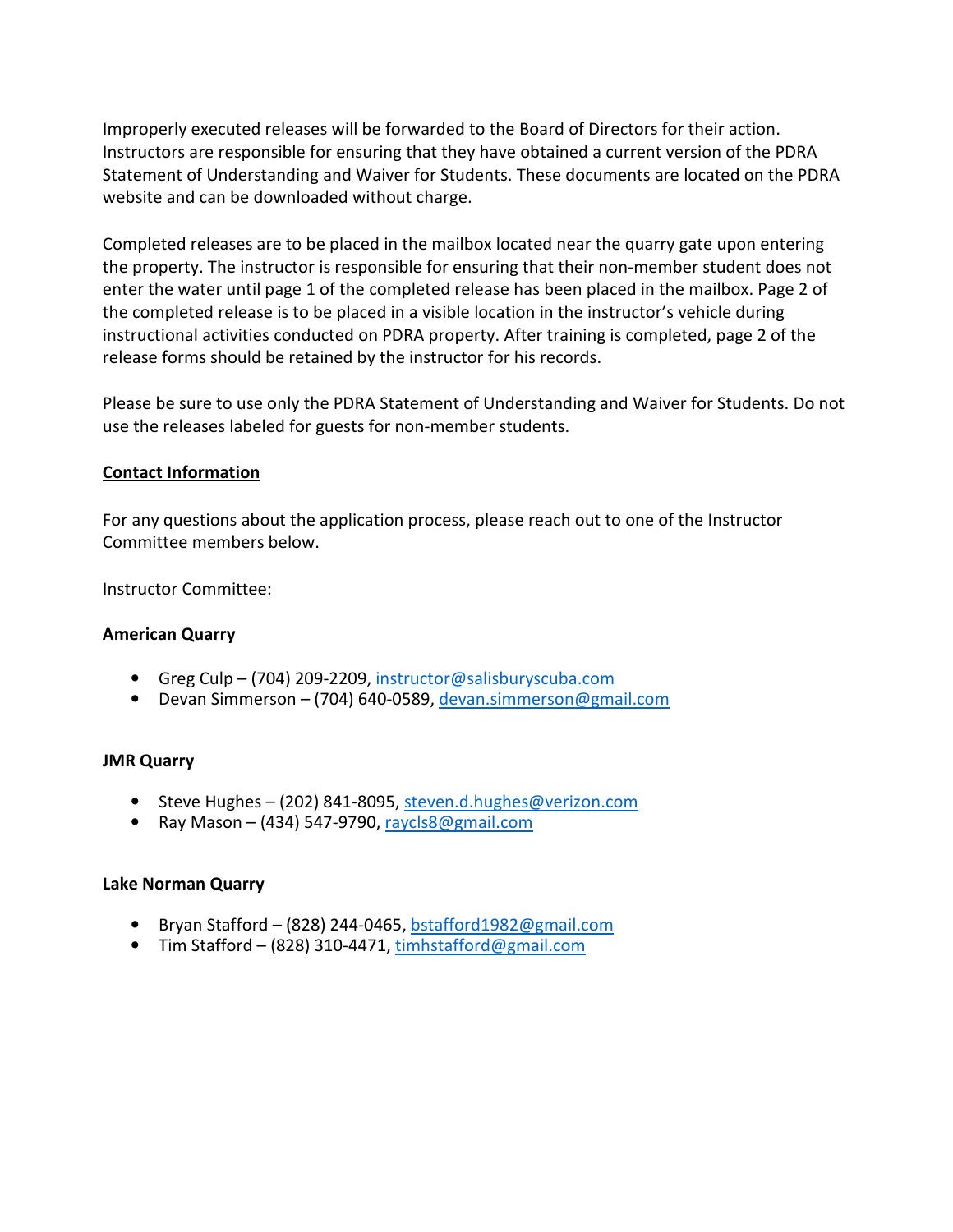#### **Student Passes**

All students will be required to have pass to enter quarries during training open water training.

Passes will be \$30 for their completion of training of open water up to seven days at the quarry.

At their completion of their open water classes, the new diver will be given \$20 off membership. The \$20 initiation fee will be waived, so their membership for the first year will be \$40.

All students must have proof at the quarry that they had paid to enter the quarry.

It is the instructor's responsibility to make sure their students have paid to enter the quarry. Instructors must provide the PDRA with their insurance yearly. There will no longer be instructors' fees. They will be responsible for their membership fees.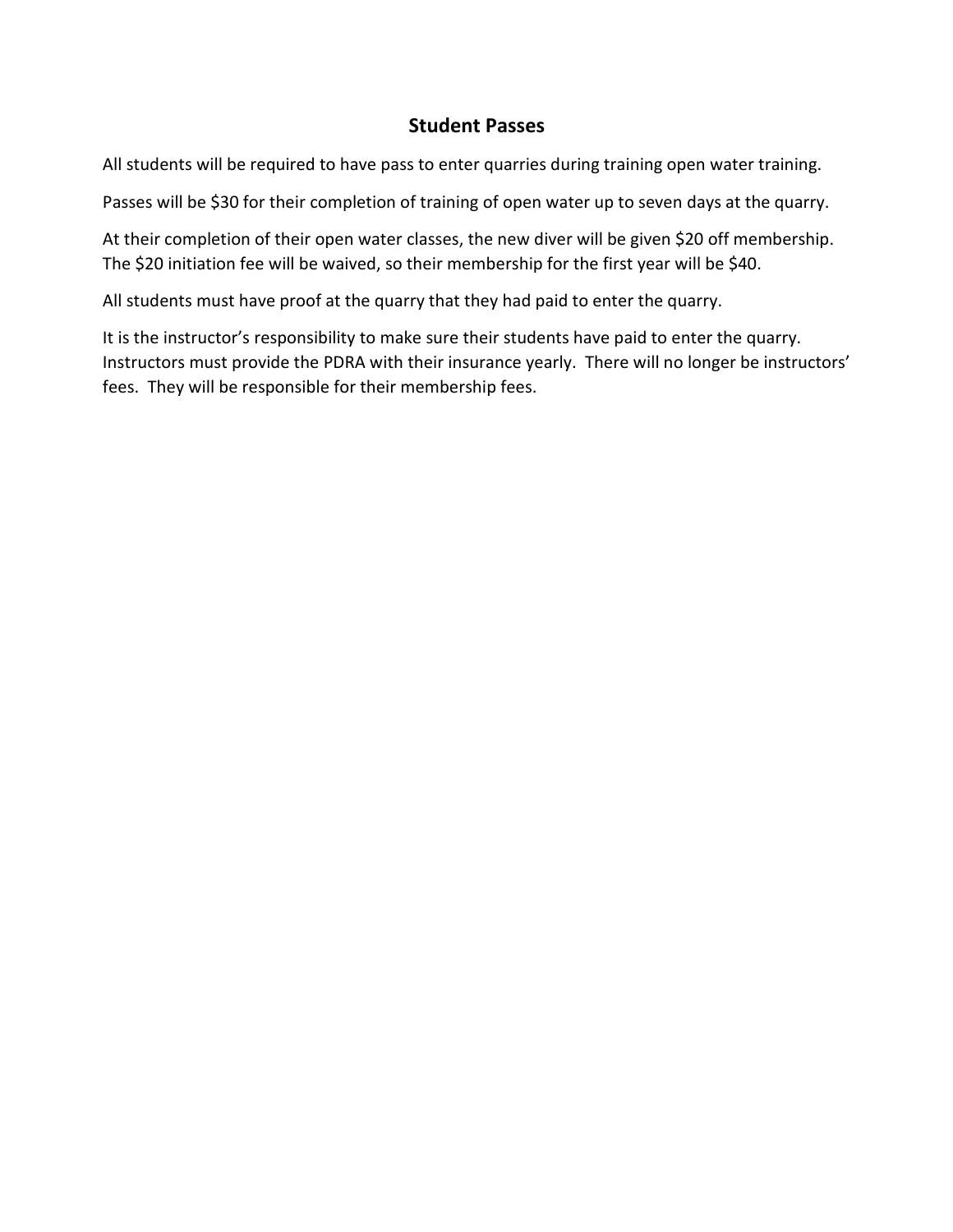

#### **Liability Responsibility Form**

| Instructor Name |                                                                                                                                                                                                                                                                                                                                                                                                                        |                                |  |  |
|-----------------|------------------------------------------------------------------------------------------------------------------------------------------------------------------------------------------------------------------------------------------------------------------------------------------------------------------------------------------------------------------------------------------------------------------------|--------------------------------|--|--|
|                 |                                                                                                                                                                                                                                                                                                                                                                                                                        |                                |  |  |
|                 |                                                                                                                                                                                                                                                                                                                                                                                                                        | State <u>Zip</u>               |  |  |
| Name of Shop:   |                                                                                                                                                                                                                                                                                                                                                                                                                        |                                |  |  |
|                 |                                                                                                                                                                                                                                                                                                                                                                                                                        |                                |  |  |
|                 | State                                                                                                                                                                                                                                                                                                                                                                                                                  | $\mathsf{Zip} \longrightarrow$ |  |  |
|                 | $\alpha$ , $\alpha$ , $\alpha$ , $\alpha$ , $\alpha$ , $\alpha$ , $\alpha$ , $\alpha$ , $\alpha$ , $\alpha$ , $\alpha$ , $\alpha$ , $\alpha$ , $\alpha$ , $\alpha$ , $\alpha$ , $\alpha$ , $\alpha$ , $\alpha$ , $\alpha$ , $\alpha$ , $\alpha$ , $\alpha$ , $\alpha$ , $\alpha$ , $\alpha$ , $\alpha$ , $\alpha$ , $\alpha$ , $\alpha$ , $\alpha$ , $\alpha$ , $\alpha$ , $\alpha$ , $\alpha$ , $\alpha$ , $\alpha$ , |                                |  |  |

**Statement of Liability** 

To:

The Piedmont Diving and Rescue Association, Inc: The above named employee and/or instructor will be teaching sports diving under our umbrella insurance policy. If this employee and/or instructor leaves or is terminated, we will also terminate his liability insurance and notify you of that fact by certified mail. Until you are notified in writing, we will continue to **maintain insurance coverage and be liable** as a shop for his actions while on property owned by the Piedmont Diving and Rescue Association, Inc.

| Date:                                                                                                                                                                                                                         |                                                                        |
|-------------------------------------------------------------------------------------------------------------------------------------------------------------------------------------------------------------------------------|------------------------------------------------------------------------|
| Shop Owner / Manager                                                                                                                                                                                                          |                                                                        |
| State of                                                                                                                                                                                                                      | County of                                                              |
| I, the undersigned, a Notary Public in and for the County and state aforesaid, do hereby certify that                                                                                                                         | Shop Owner/Manager, in the foregoing Statement of Liability personally |
| appeared before me and acknowledged the due execution of the forgoing instrument.                                                                                                                                             |                                                                        |
| Witness my hand and notarial seal, this the day of the day of the same of the same of the same of the same of the same of the same of the same of the same of the same of the same of the same of the same of the same of the |                                                                        |
| Notary Public                                                                                                                                                                                                                 | My Commission Expires:                                                 |

Date 07/2008 *This form is for Instructors who do not maintain personal liability insurance.*